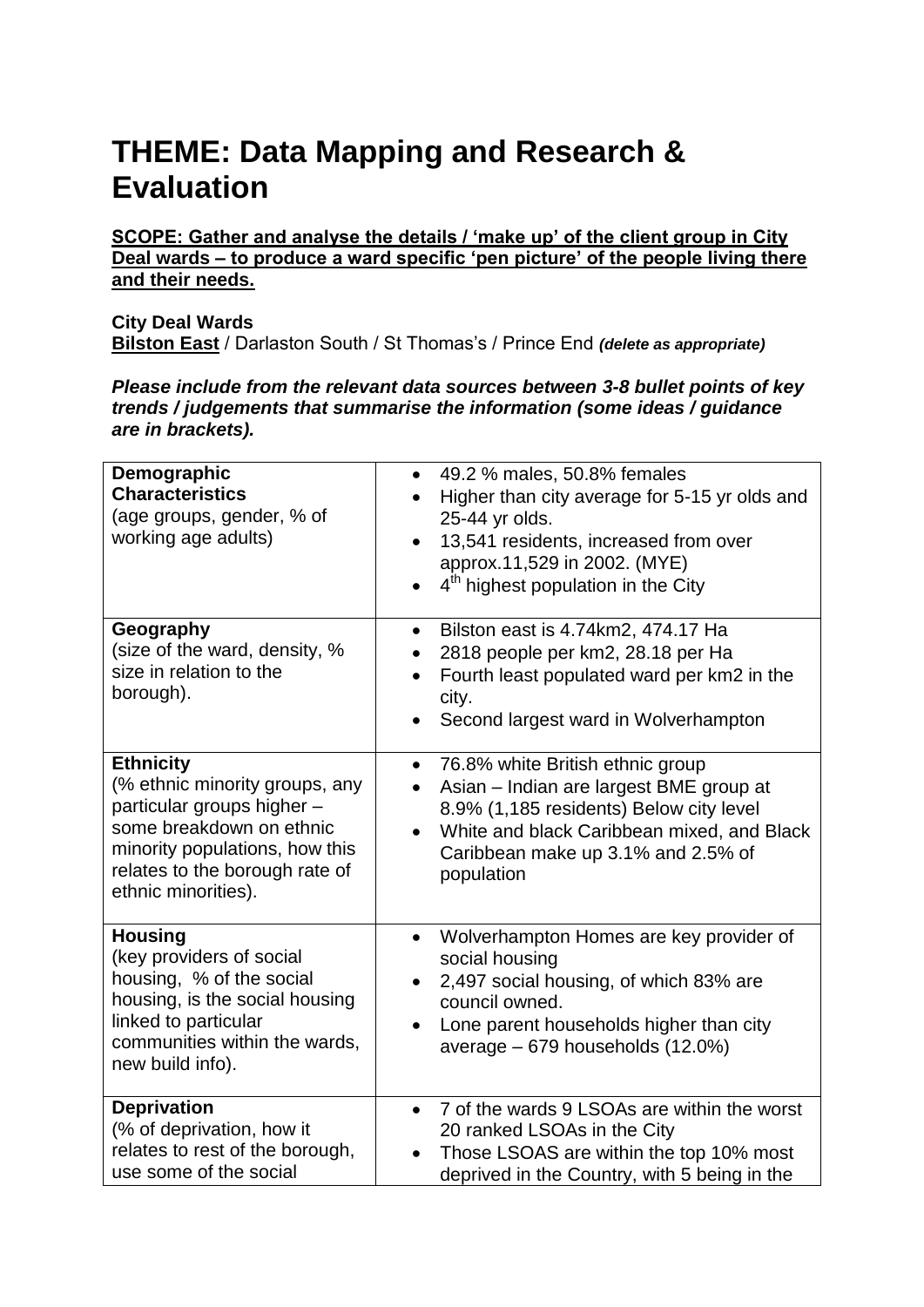| segmentation - Mosaic<br>classifications to further<br>identify trends).                                                                                                                                                                                                               | top 5%.                                                                                                                                                                                                                                                                                                                                                                                                                                                                                                           |
|----------------------------------------------------------------------------------------------------------------------------------------------------------------------------------------------------------------------------------------------------------------------------------------|-------------------------------------------------------------------------------------------------------------------------------------------------------------------------------------------------------------------------------------------------------------------------------------------------------------------------------------------------------------------------------------------------------------------------------------------------------------------------------------------------------------------|
| <b>Economy and Employment</b><br>(% of employed, sectors<br>employed in, breakdown of<br>male / female employment,<br>whether the work is full or part<br>time).                                                                                                                       | 59.4% of residents employed, 67.4% male -<br>$\bullet$<br>51.5% female<br>77.7% full time employment, 22.3% part time<br>$\bullet$<br>Males 93.4% FT, 6.6% PT<br>$\bullet$<br>Females 57.2% FT, 42.8% PT<br>$\bullet$                                                                                                                                                                                                                                                                                             |
| <b>Unemployment and benefits</b><br>(% of working age claiming<br>JSA, % claiming other out of<br>work benefits, comparison<br>against the borough figures, %<br>of young people (18-24),<br>information on length of<br>unemployment - less than<br>12months, 12months, 3+<br>years). | 575 claiming JSA (June 2014), 8.1% of<br>$\bullet$<br>Working Age Population (WAP) (Wton 5.8%)<br>41.2% claimants under 6 months (235<br>$\bullet$<br>residents) (Wton 43.9%)<br>18.4% claimants over 6 months less than12<br>$\bullet$<br>months (105 residents) (Wton 17.9%)<br>40.3% claimants over 12 months (230<br>$\bullet$<br>residents) (Wton 38.2%)<br>30.3% claimants are aged 18-24 (175<br>$\bullet$<br>residents) (Wton 24.3%)<br>1,855 claimants on Out of work benefits<br>(26.2%), Wton (16.6%). |
| <b>Community Perceptions</b><br>Any information on satisfaction<br>of the community / wards, any<br>information on the priorities<br>(what do people think needs<br>improving in their areas).                                                                                         | Priorities identified by bilston east LNP<br><b>Anti-Social Behaviour</b><br>Raise aspirations (Learning & Employment)<br>Improve employment support services and<br>$\bullet$<br>job-related training to reduce Worklessness<br>Improvement of green open spaces<br>$\bullet$<br>Improved facilities on green open space                                                                                                                                                                                         |
| <b>Education and Skills</b><br>(GCSE levels and comparison<br>with the rest of the borough, %<br>with no qualifications, % with<br>qualification up to level 2,<br>degree or above).                                                                                                   | 4,457 residents with no quals (43% of aged<br>$\bullet$<br>16 and above)<br>3,084 residents with quals up to level 2<br>$\bullet$<br>(29.8% of aged 16 and above)<br>1,135 residents with level 4 and above quals<br>$\bullet$<br>$(11.0\% \text{ of aged } 16 \text{ and above})$                                                                                                                                                                                                                                |
| <b>Crime</b><br>(information on crime rates,<br>and types of crime, information<br>on anti-social behaviour).                                                                                                                                                                          | 118.4 crimes per 1000 population (second<br>٠<br>Highest in Wolverhampton)<br>10.1 burglaries per 1000 households, 8 <sup>th</sup><br>$\bullet$<br>highest in City<br>2.1 robberies per 1000 population<br>23 serious acquitsive crimes per 1000 pop<br>$\bullet$<br>46.8 ASBOs per 1000 pop                                                                                                                                                                                                                      |
| <b>Health and Well being</b>                                                                                                                                                                                                                                                           | Census data shows that bad and very bad<br>$\bullet$                                                                                                                                                                                                                                                                                                                                                                                                                                                              |